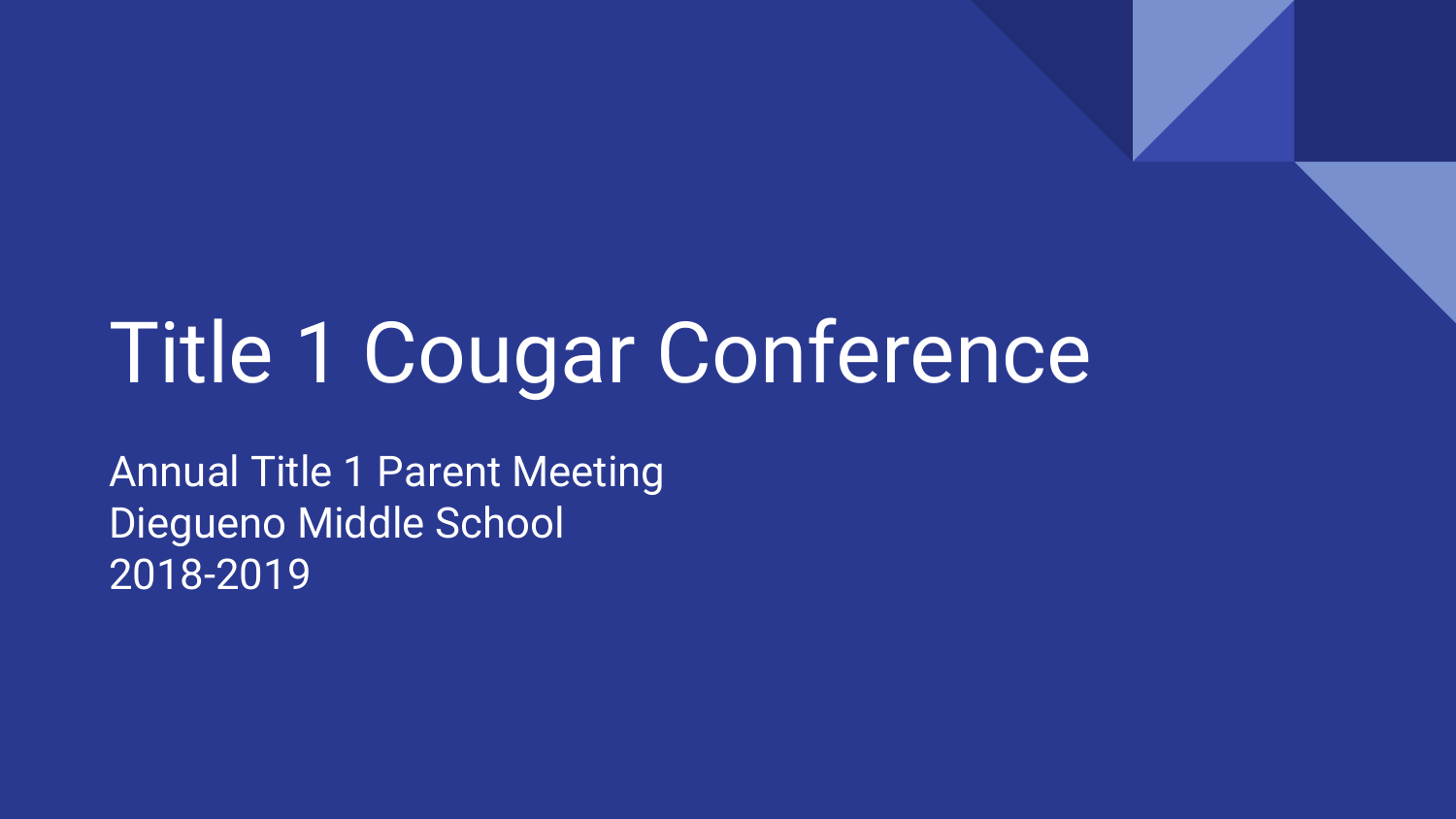### What is Title 1?

- ❖ Title I provides extra funding to eligible schools for programs to improve the achievement of academically at-risk students.
	- $\triangleright$  Title I is <u>federal</u> funding which is part of Elementary and Secondary Education Act/No Child Left Behind (ESEA/NCLB)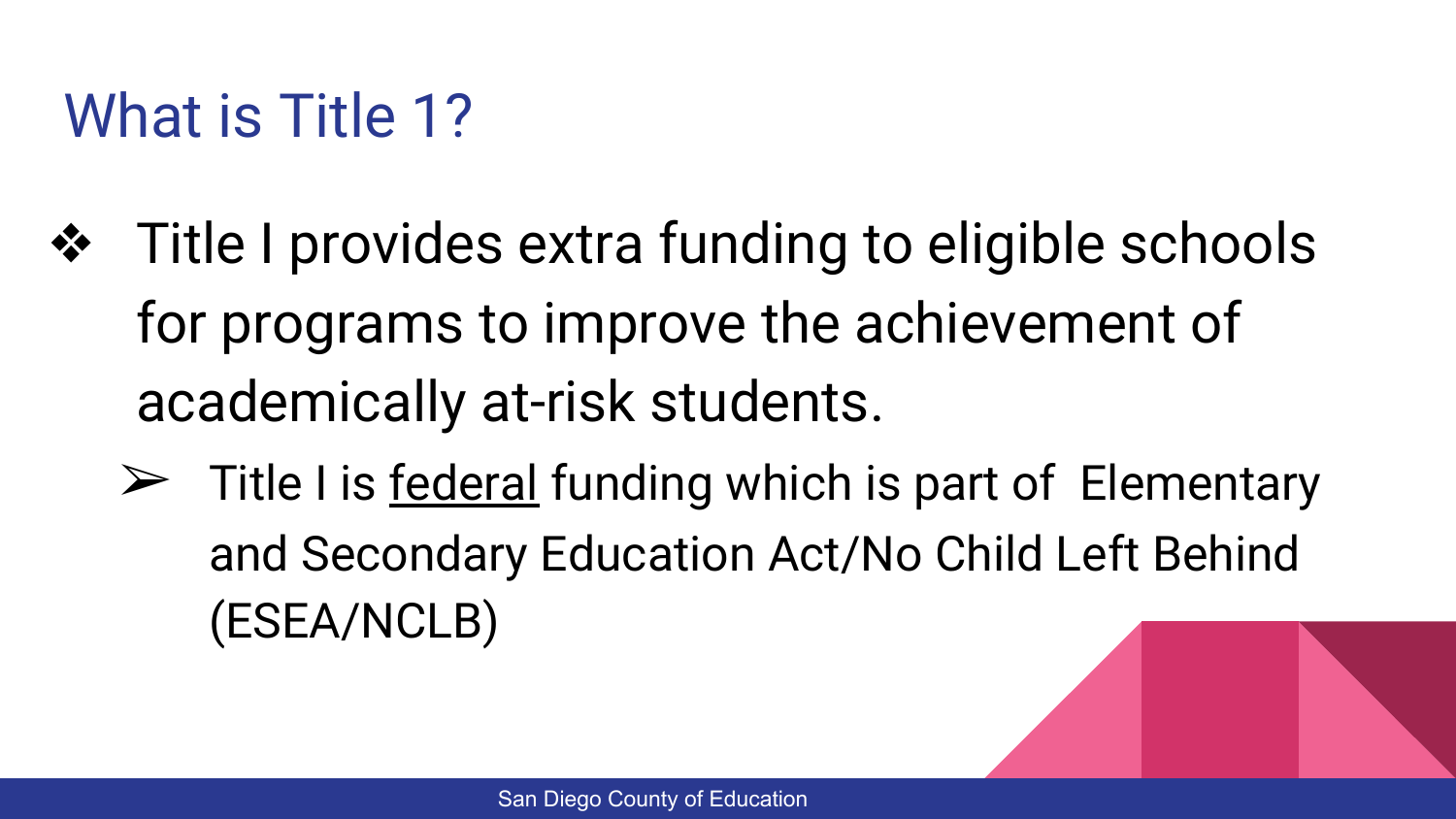#### Identifying At-Risk Students

- ❖ Students are identified as being academically at-risk if their scores on the SBAC or other reliable testing measures (elementary/middle school), or CAHSEE (high school), in Language Arts or Math were below proficient or below grade level.
	- $\triangleright$  Students at DNO are also identified after the first grading period (those with more than one D or F in their core classes are considered "at-risk.")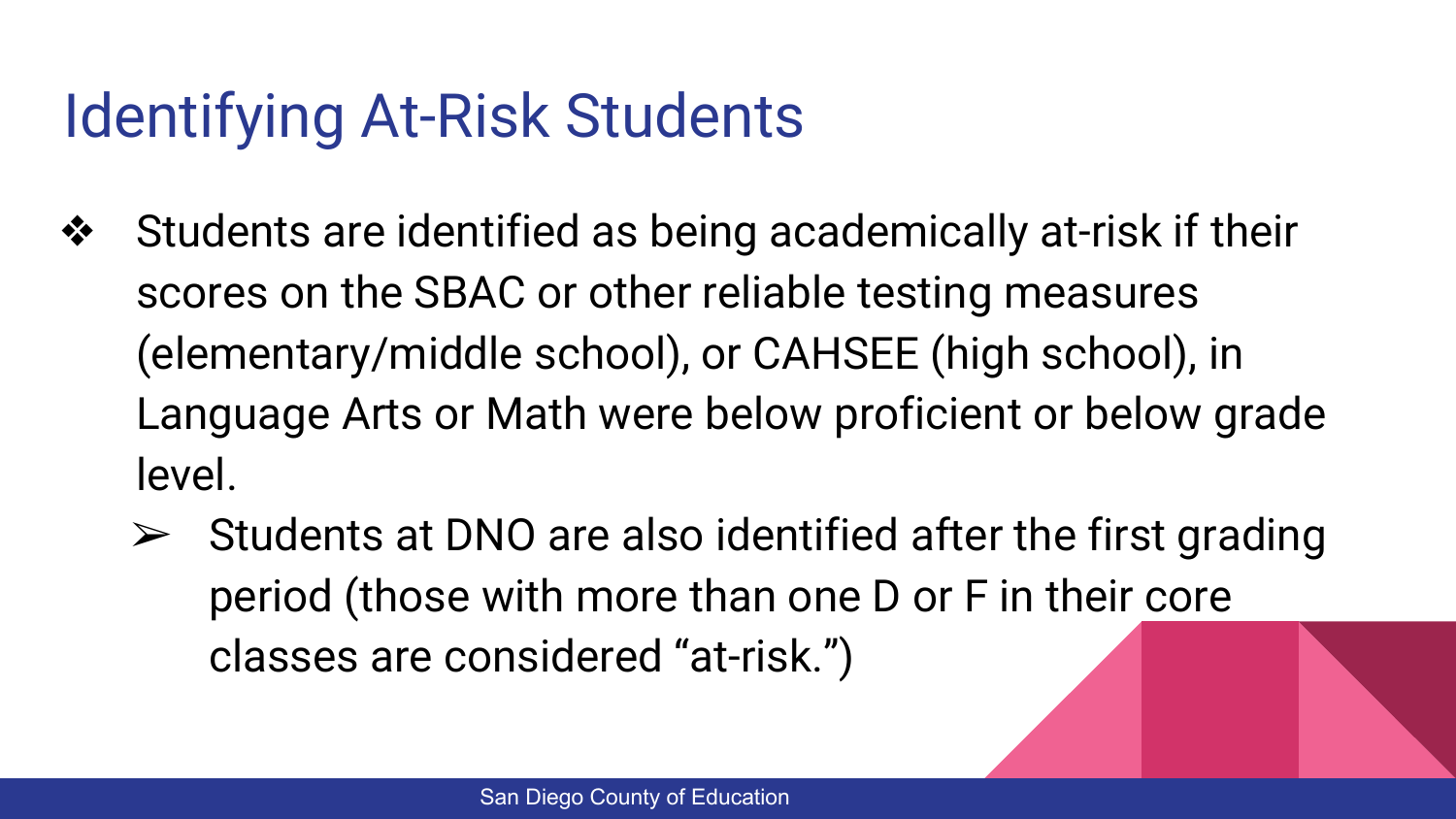### School-Wide vs. Targeted Assistance

- ❖ Title 1 schools can apply to be a Schoolwide Program. This means that the school can use the Title 1 funding to improve the entire school program, while keeping in mind the needs of the at-risk students.
- ❖ Diegueno qualified for the Schoolwide Program last year.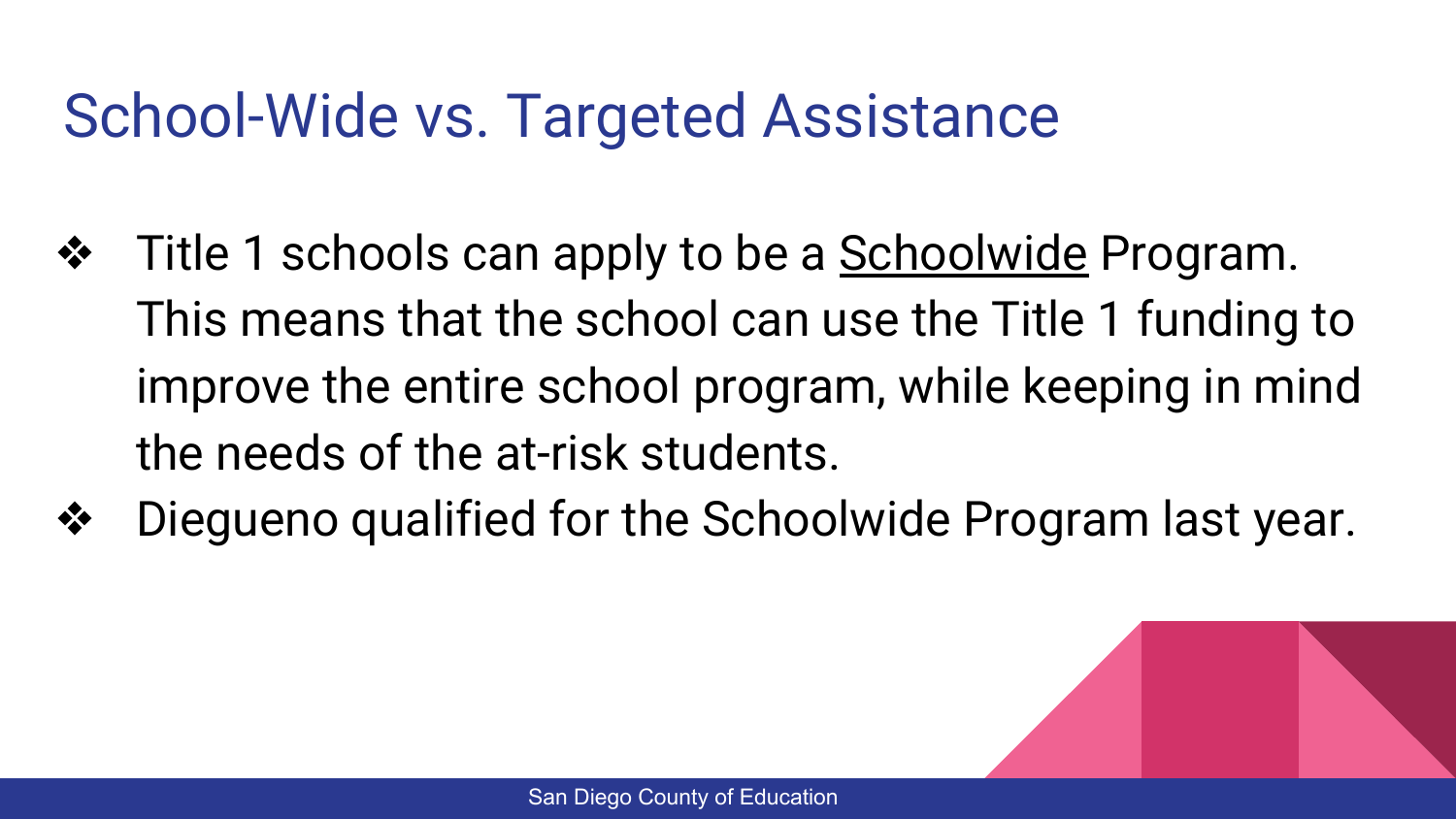#### Supplementary Services

- ❖ Title 1 programs and services must be supplemental to the core program provided by the district.
	- $\triangleright$  examples: focused tutoring, staff professional development, additional academic resources such as subject specific support classes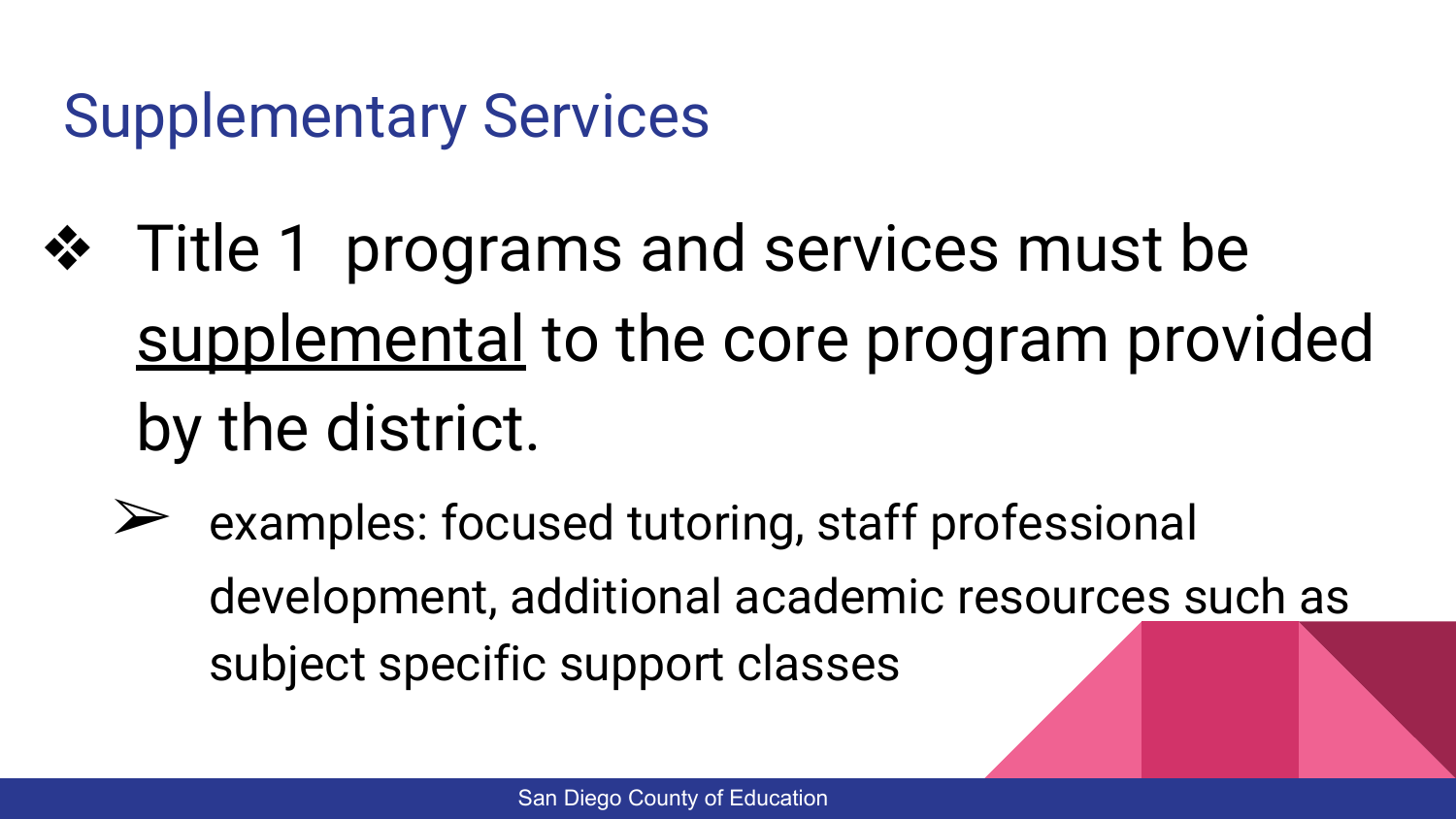# Title 1 Oversight

- ❖ The School Site Council (SSC) reviews, revises and approves the School's Single Plan for Student Achievement (SPSA) that explains:
	- $\triangleright$  What the data shows about the needs of the students
	- $\triangleright$  What strategies and actions the school will use to address those academic needs
	- $\triangleright$  How the Title 1 budgets will be spent to support those strategies and actions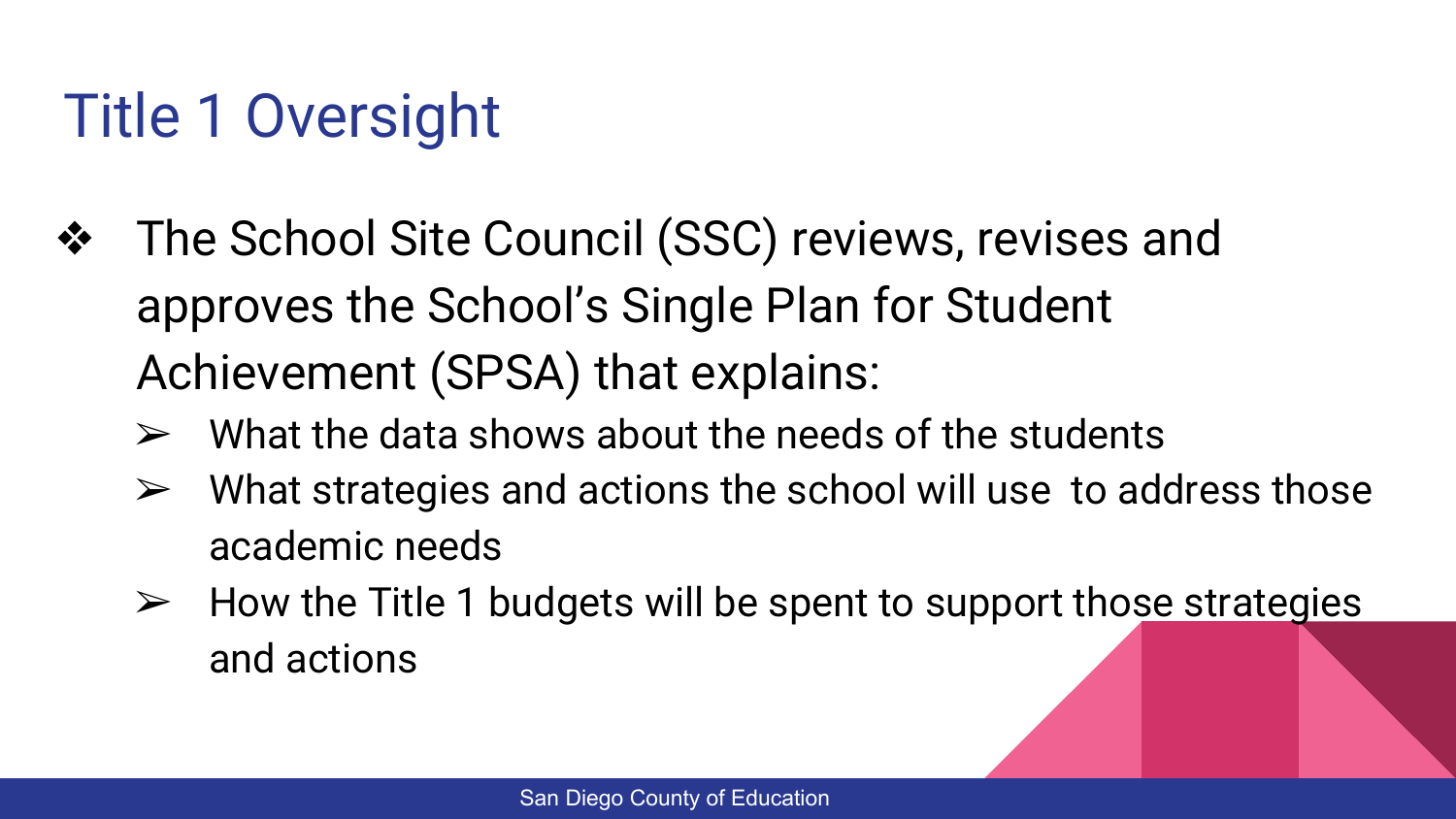# Title 1 Oversight

- ❖ Parents must have an opportunity to provide input to the SSC regarding the Title 1 / SCE program, including the Parent Involvement Policy the school provides.
- ❖ The English Learners Advisory Committee (ELAC) is also required to have an opportunity for parents to provide input into the SPSA.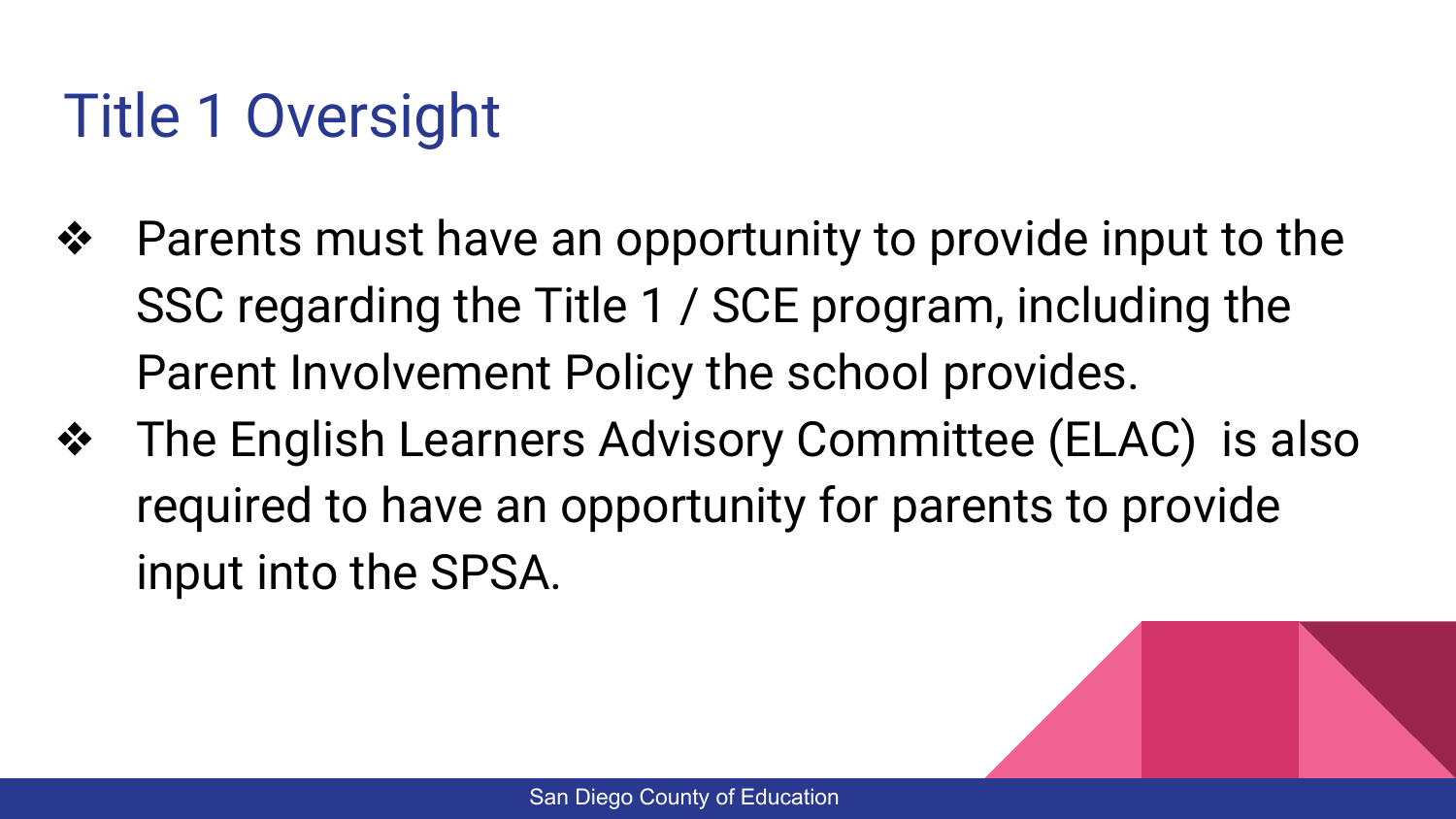#### Parent Involvement Policy

Feedback...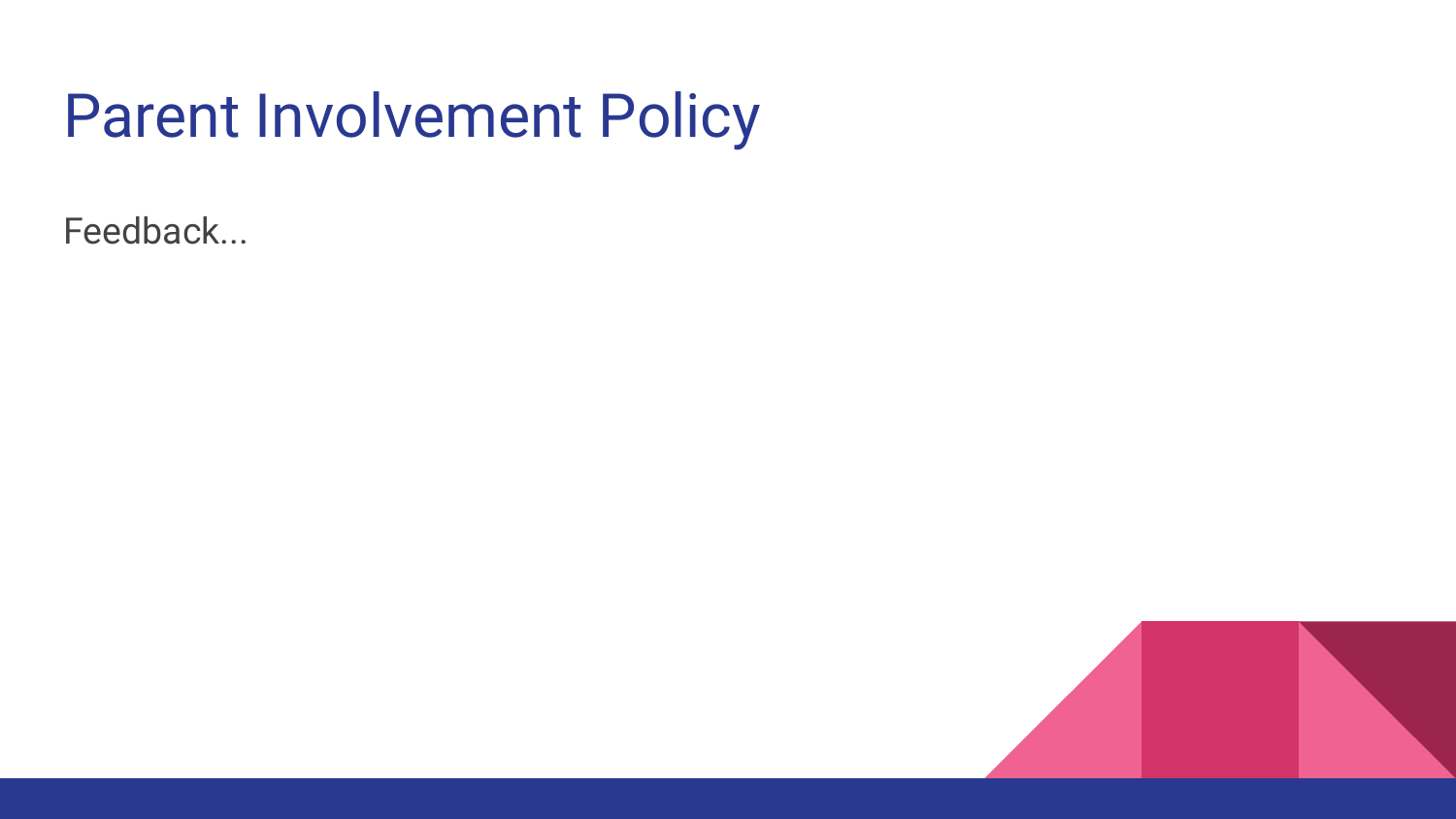#### School - Parent Compact

Feedback...

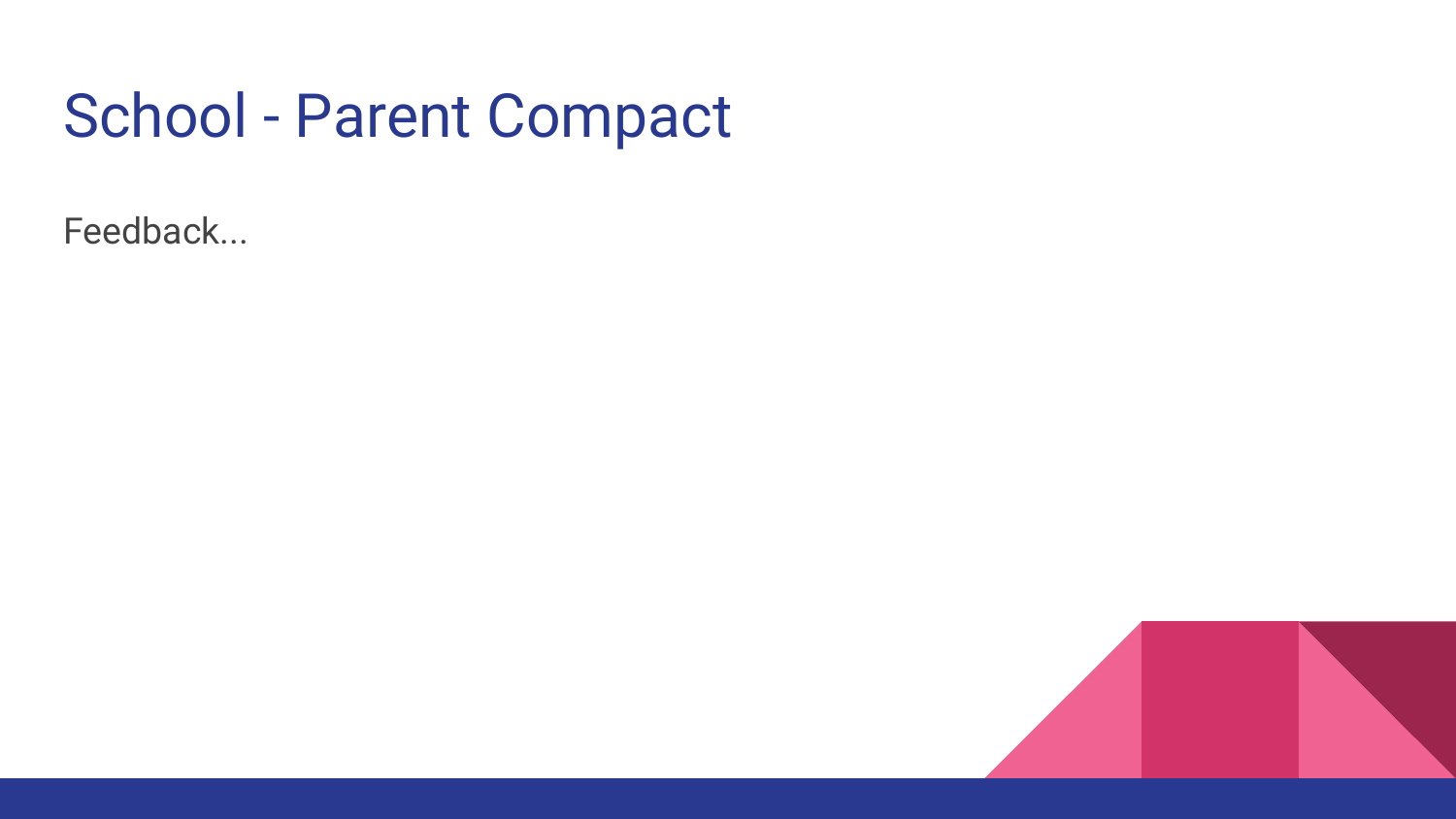### Students Succeed When We Work Together

#### ❖ Who is on our team?

 $\triangleright$  Students, teachers, administrators, AND parents

 $\triangleright$  We all have our role to play

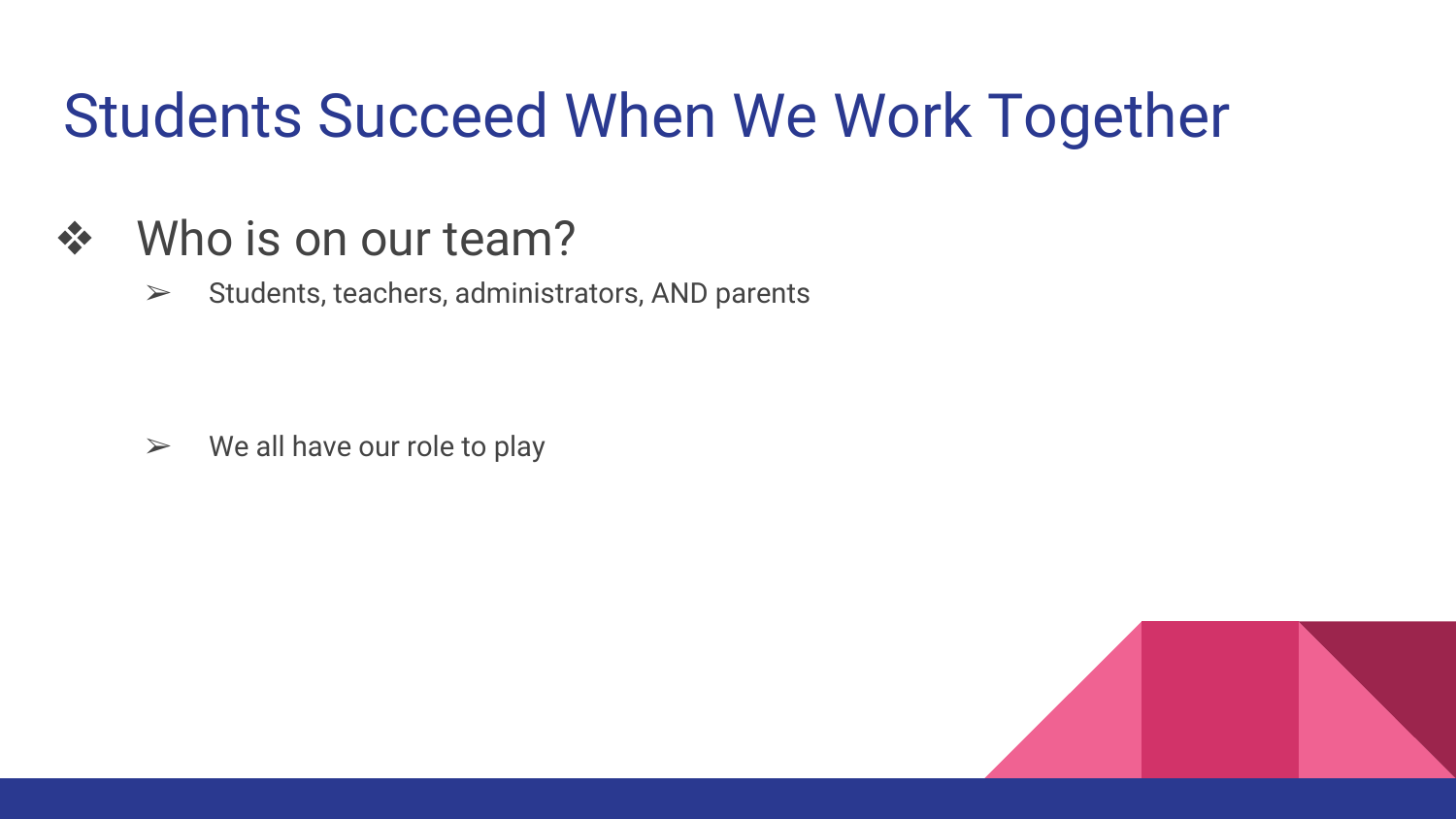# What Diegueno Does To Help

- ❖ After-School Interventions
	- $\geq$  Learning Commons open for use between the end of the school day and 3:40 (when the bus arrives)
	- ➢ Opportunities for Focused Tutoring (Tues. and Thurs. from 3:10-4:00, Weds. from 7:00-7:25 and 8:00-8:25)
- ❖ CAT time (teacher pull-out, student requests for teacher help, peer assistance, time for individual HW, organization, etc.)
- ❖ Individual Teacher time (lunch, before/after school, CAT...check with each teacher)
- ❖ Specific Intervention classes (Read 180, English Language Development, Math Skills A, Math Skills B, English Enrichment)
- ❖ Guidance Counseling Services (Beginning at 7:30 a.m. each day)
- ❖ Teacher Web Pages
- ❖ Aeries Portal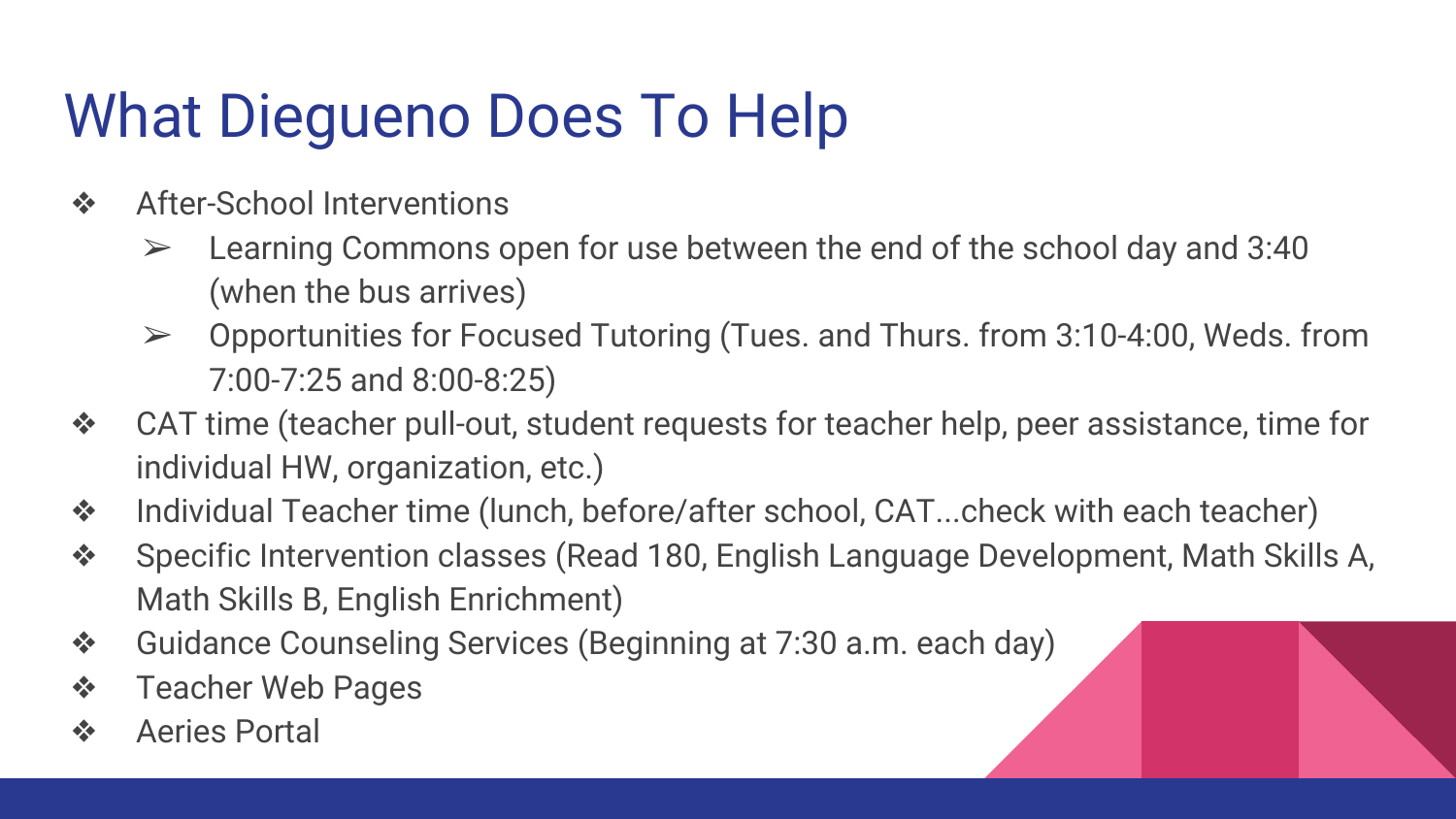### What Students Need To Do

- Listen and follow to advice! Parents and Teachers want to help you succeed!
- Commit to improving: Utilize tutoring and other resources!
- Find a study area away from distractions. Organize your backpack, binders, etc. at least once a week.
- Use your agenda book or a calendar and manage your time, prepare for class, and plan for projects and tests. Write down homework for every class, every day.
- Ask for help when you need it. Parents, teachers, counselors and many other staff members are here to help you.
- Check Aeries so there are no surprises.
- Come up with a plan.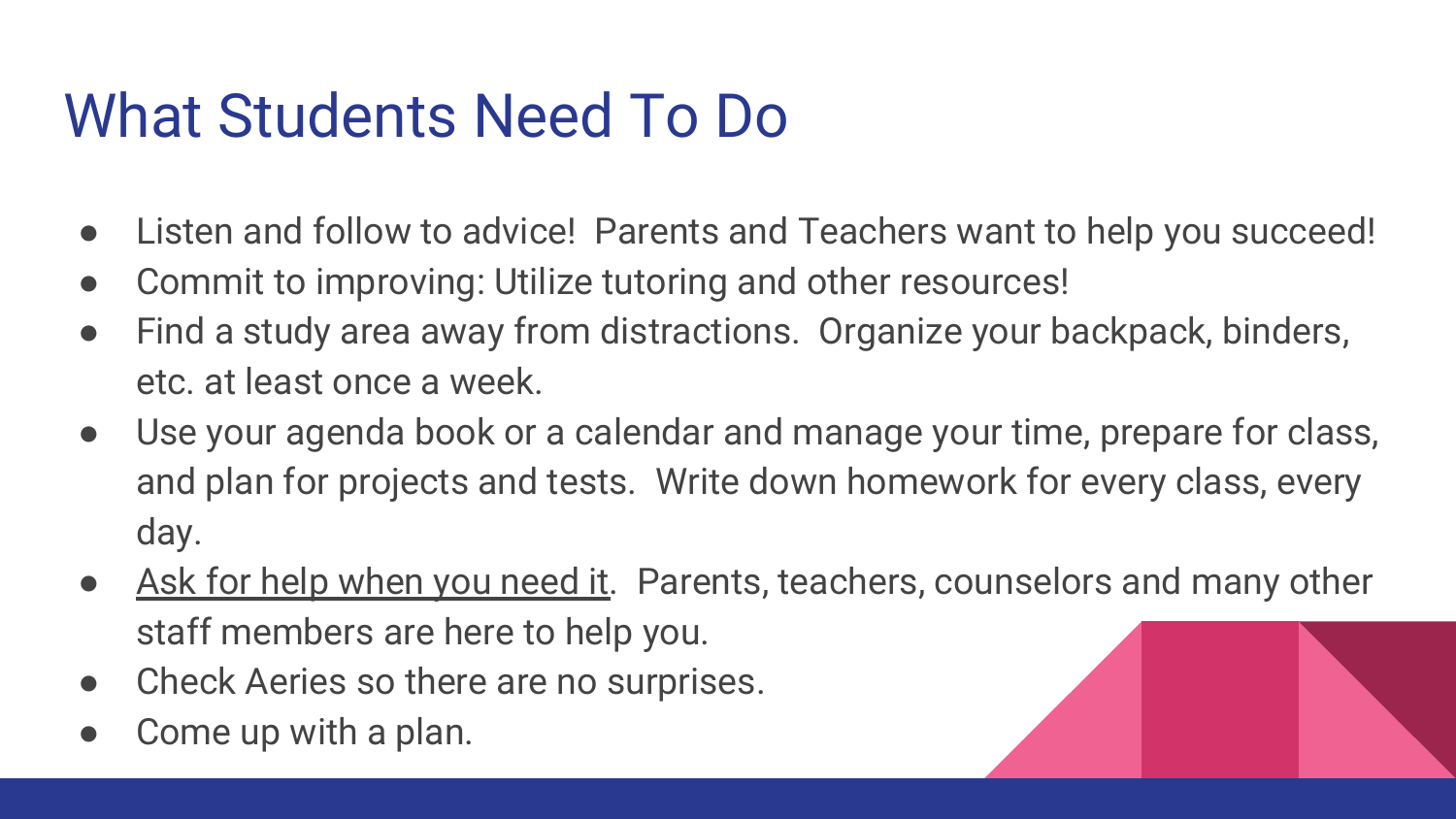#### How Parents Can Help

- ❖ Attend site parent meetings: Coffee with the Principal, ELAC, PTSA, Parent Forums
- ❖ Communicate with the school if your daughter/son is having problems at school
- ❖ Discuss the importance of doing well in school with your son/daughter
- ❖ Ensure students attend school every day *and* arrive on time
- ❖ Volunteer at the school
- ❖ Visit teacher webpages
- ❖ Check Aeries regularly
- ❖ Set aside time and an appropriate place for homework (without distractions)
- ❖ Even if a student claims to have no homework, studying, reviewing and reading are always helpful
- ❖ Talk to your student every day about school
- ❖ If your student is struggling, seek help!